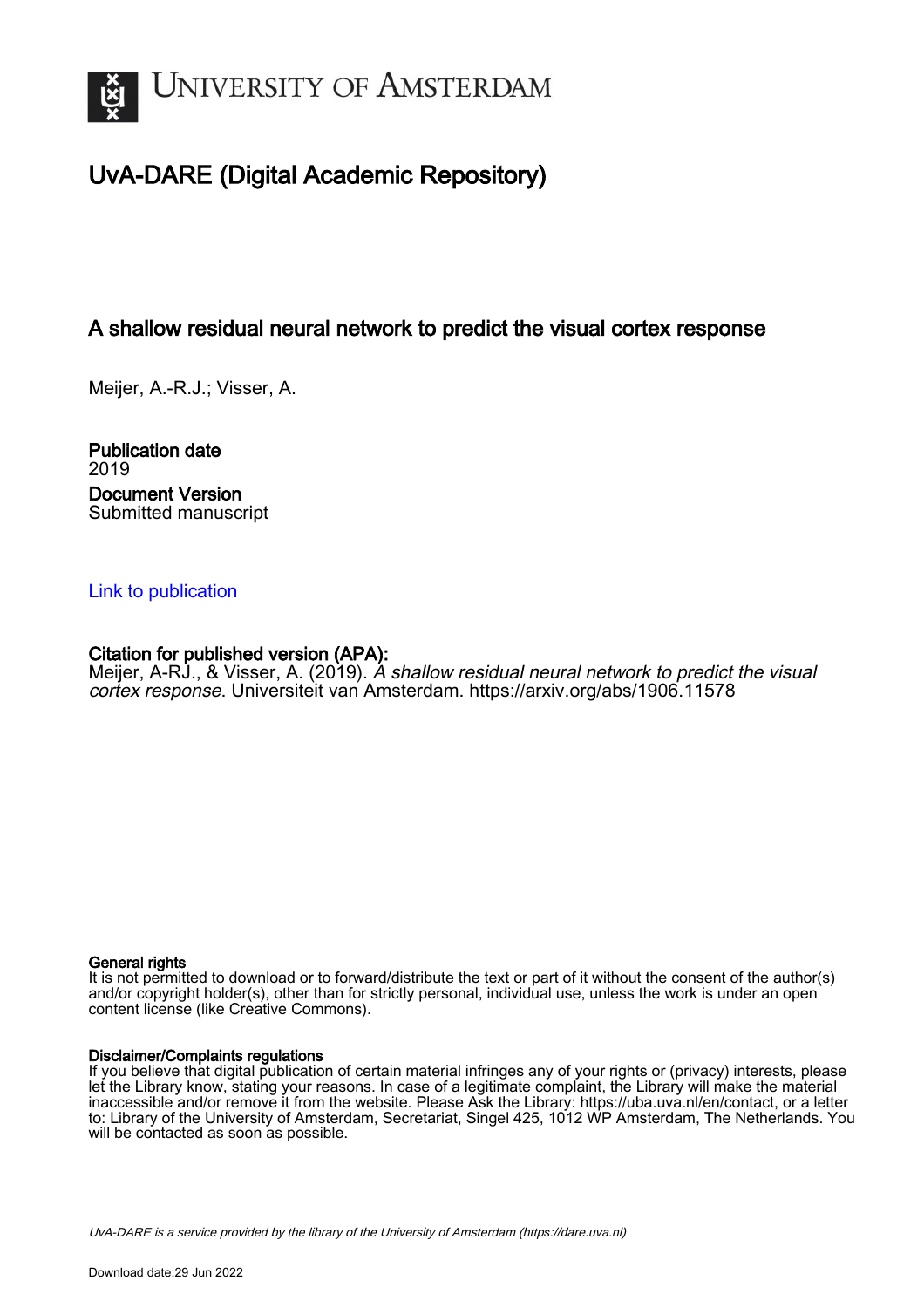# A shallow residual neural network to predict the visual cortex response

Anne-Ruth Jose Meijer ´ Universiteit van Amsterdam, The Netherlands

*Abstract*— Understanding how the visual cortex of the human brain really works is still an open problem for science today. A better understanding of natural intelligence could also benefit object-recognition algorithms based on convolutional neural networks. In this paper we demonstrate the asset of using a shallow residual neural network for this task. The benefit of this approach is that earlier stages of the network can be accurately trained, which allows us to add more layers at the earlier stage. With this additional layer the prediction of the visual brain activity improves from 10.4% (block 1) to 15.53% (last fully connected layer). By training the network for more than 10 epochs this improvement can become even larger.

### I. INTRODUCTION

Current state-of-the-art convolutional neural networks (CNNs) incorporate operations like maximum-based pooling of inputs [1], which were directly inspired by single-cell recordings from the V1 region of the mammalian visual cortex [2]. This inspiration is also beneficial for object recognition, because there is a correlation [3] observed between a CNNs ImageNet's performance [4] and its Brain-Score [5]. However, this correlation can no longer be found for the most advanced CNNs [3]. Based on the hypothesis that by simplifying CNNs one could improve the understanding of ventral stream in the visual cortex, this year's challenge of the Algonauts project is introduced [6]. The target of the 2019 challenge is to predict the activity in the human visual brain responsible for object recognition in two regions; the early visual cortex (EVC) and the inferior temporal (IT) cortex. Our study seems to confirm that simpler CNNs (more shallow) can have competitive prediction power when compared to "deeper" CNNs, because the earlier layers can be trained faster and more accurately.

## II. EXPLAINING THE HUMAN VISUAL BRAIN **CHALLENGE**

The goal of the 2019 challenge is predict the response of two parts of the human brain responsible for object recognition. Two datasets are provided of brain recordings of 15 human subjects looking at pictures with objects from the ImageNet dataset [7]. The brain recordings are respectively functional magnetic resonance imaging (fMRI) for Track 1 and Magnetoencephalography (MEG) for Track 2 (see Fig. [1\)](#page-1-0). fMRI is a technique which detect changes in blood flow with spatial resolution of millimeters; MEG is a technique that changes in magnetic fields with a temporal resolution of milliseconds.

Arnoud Visser Universiteit van Amsterdam, The Netherlands



Fig. 1. Brain activity recorded with respectively the fMRI and MEG technique (Courtesy Algonauts project<sup>[2](#page-1-1)</sup>)

<span id="page-1-0"></span>The datasets are recorded in such a way that the observations correspond with activity in the early visual cortex (EVC) an the inferior temporal (IT) cortex, with respect to space (fMRI-data of Track 1) and time (MEG-data of Track 2). The response of the human brain and the CNN models is made possible by converting the incommensurate signals into the same similarity space, which are defined by representational dissimilarity matrices (RDMs) [8]. The recorded and predicted RDM are than compared based on the Spearman correlation, which is defined as the Pearson correlation between rank variables [9]. The result is normalized against the correlation an ideal model could give, taking into account the variation and noise in the dataset. As baseline, the prediction of the classic CNN AlexNet is given [10]. The overall evaluation procedure is illustrated in Fig. [2.](#page-1-2)



<span id="page-1-2"></span>Fig. 2. The evaluation procedure of the 2019 Challenge (Courtesy [6])

<span id="page-1-1"></span> ${}^{2}$ [http://algonauts.csail.mit.edu/fmri](http://algonauts.csail.mit.edu/fmri_and_meg.html)\_and\_meg.html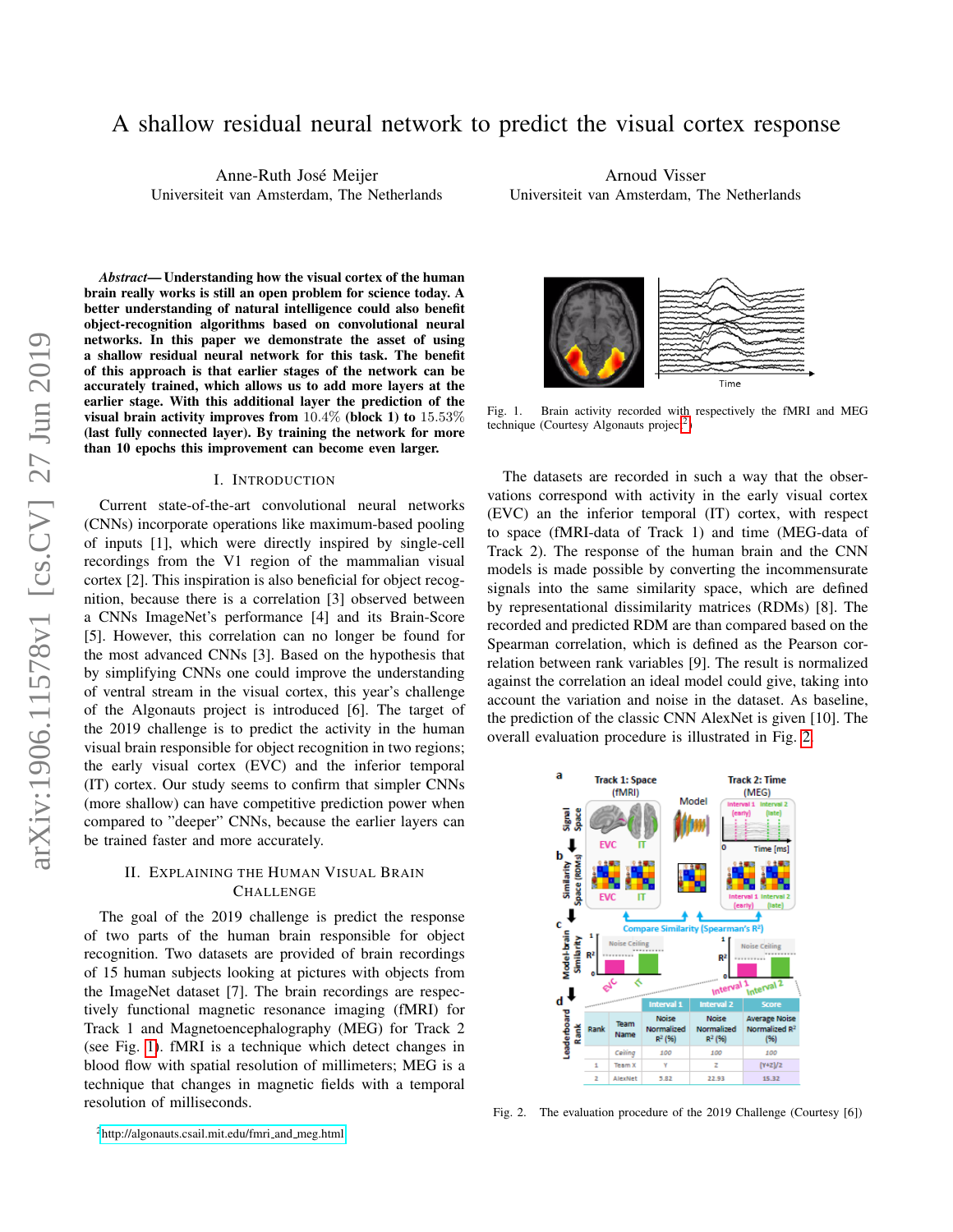

<span id="page-2-2"></span>Fig. 3. ResNet20 architecture

## III. RELATED WORK

The challenge is inspired by the initiative to find a Brain-Score [5], which found a correlation between the ImageNet performance and the Brain-Score. Yet, for the CNNs with the highest performance this correlation becomes less strong. The conclusion of the study was that DenseNet169, CORnet-S and ResNet-101 were the most brain-liked CNNs. Yet, a number of smaller (i.e more shallow) networks performed quite competitive, leaving the road open to better understand the ventral stream with simpler CNNs.

Interesting here is the good performance of CORnet-S [11], which is inspired by the relatively shallow cortical hierarchy (4-8 levels) which is observed in human brains. CORnet-S contains elements of ResNet and DenseNet, in the sense that it allows the backpropagation to reach the earlier layers by skipping layers, yet it does this with a biological type of unrolling. Unfortunately we could not reproduce the good performance of CORnet-S for this challenge (see for more details [12]), so this biologically interesting approach is no further studied in this paper.

Another interesting approach are the deep CNNs proposed by Kar *et al* [13]. Here they observed that deeper CNNs predicted neural responses better than shallower models, if they have unrolling mechanisms present. The best predictions were from ResNet-50 and ResNet-101. Yet the prediction were for the MEG-data of the IT region, while in this study we want to concentrate on the fMRI-data of both regions.

#### IV. REPLICATION STUDY

To get a feeling on the challenge, a number of networks which scored well at the Brain-Score leader- $board<sup>3</sup>$  $board<sup>3</sup>$  $board<sup>3</sup>$  were tested on the challenge dataset. This data and metrics are not completely the same, so the results can not 1-to-1 be translated. The tested convolutional neural networks are AlexNet, VGG, ResNet18, ResNet-34, ResNet-50, ResNet-101, ResNet-152, DenseNet121, DenseNet161, DenseNet169, DenseNet201, CorNet-S, and CorNet-Z. AlexNet is used as baseline. All networks were already pre-trained on the ImageNet dataset.

Each network was tested on the provided 92 and 118 datasets. The best layer of a network is the layer that scored average the best on both training datasets. The best layers of the pre-trained networks were submitted to the Algonauts challenge. In figure [4](#page-2-1) the score of the submitted models at the Algonauts challenge is visualized, more details can be found

<span id="page-2-0"></span><sup>3</sup><http://www.brain-score.org/>

in [12]. The score is the average noise normalized squared correlation score of the EVC and IT region for each network. The average highest scoring network is the DenseNet201, with second place ResNet-18 and third ResNet-34. After this top 3, only ResNet-101, DenseNet121 and DenseNet161 score higher than the challenge baseline.



<span id="page-2-1"></span>Fig. 4. The noise normalized squared Spearman correlation percentage of the Algonauts test set for different CNN's, along with the standard deviation.

Based on the good performance of the 'shallow' ResNet-18 and ResNet-34, we decided to design an own 'shallow' network (ResNet-20) and train this for the competition.

#### V. OUR METHOD

For this study a variation of a ResNet with 20 layers is designed. Because our hypothesis is that the earliest layers are important, this is in principal the same architecture as ResNet-18, but the first ResNet block occurring 3 times (instead of 2). This block has the same number of layers as the ResNet blocks in the design of ResNet-18 and ResNet-34. The architecture of the ResNet-20 is visualized in figure [3.](#page-2-2) As can be seen, the main building blocks are so-called ResBlocks. These ResBlocks contain two convolution layers, each with a kernel of 3x3. Each of these ResBlocks can be skipped to bring the feedback signal fast back to the earlier layers.. This is only possible because the spatial size of the input of every ResBlock does not differ from the output of the block. The ResNets includes a max pooling, an average pooling, a fully connected, and a softmax layer.

This ResNet-20 is trained on a GPU containing the AMD Radeon RX VEGA 64 Chip. The network is trained for a maximum of 120 epochs, although the first and every 5 epochs a model is saved. This ensures that interim models